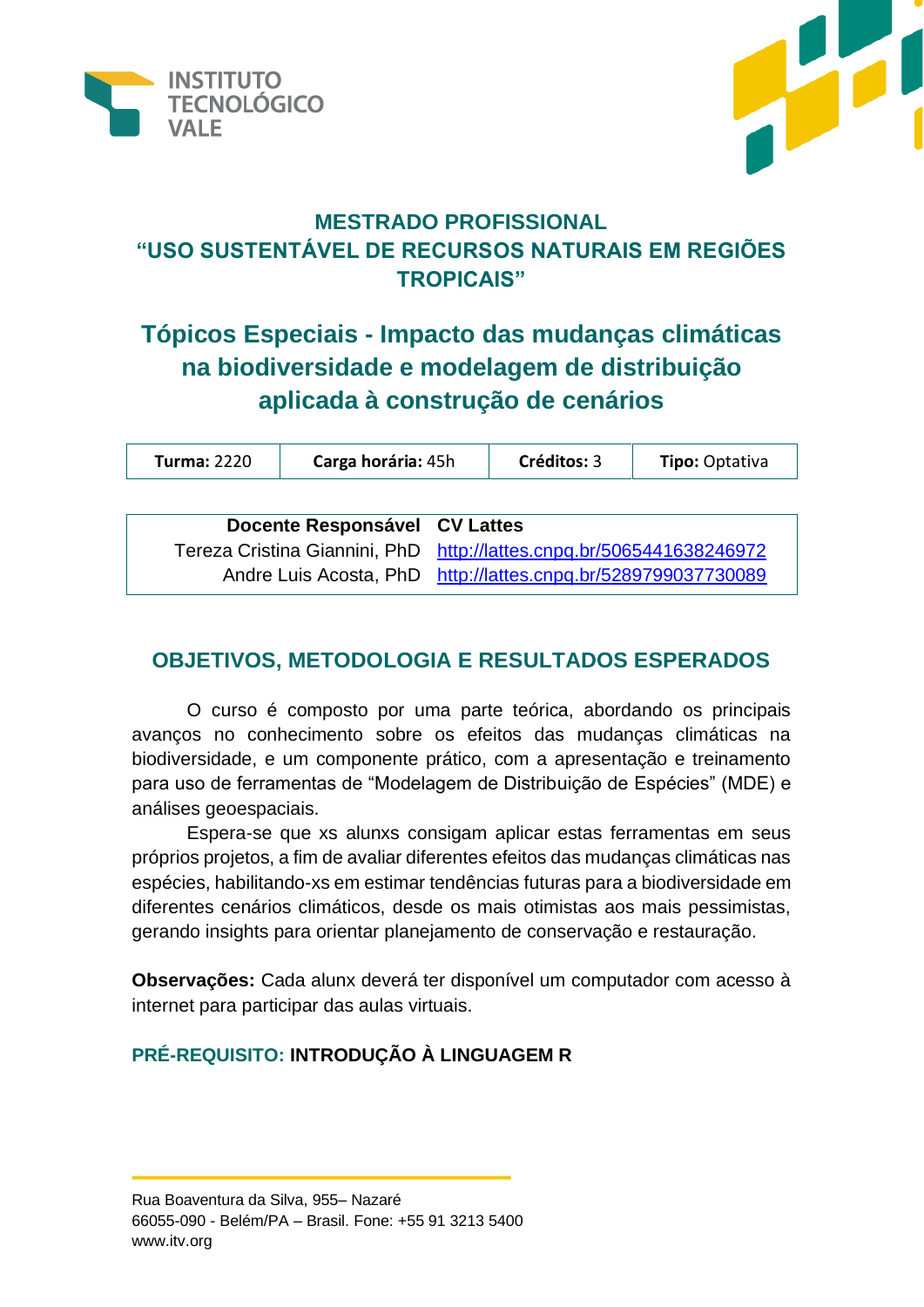



# **AVALIAÇÃO**

A avaliação considerará a participação nos seminários e a montagem dos scripts nas aulas práticas.

## **ESTRUTURA**

- 1. Efeito do clima sobre as espécies;
- 2. Consequências ecológicas das alterações na temperatura e precipitação;
- 3. Nicho ecológico;
- 4. Técnicas para modelagem de impacto de clima e incertezas na distribuição das espécies;
- 5. Conservando para o futuro: conservação e proteção de espécies considerando as mudanças globais;
- 6. Soluções baseadas na natureza.

| Aula | <b>Data</b> | Hora    | Conteúdo                                          |
|------|-------------|---------|---------------------------------------------------|
|      | 18/07       | $9-12h$ | 1) Biodiversidade e clima. Diagrama BAM.          |
|      |             |         | Modelagem de nicho ou de distribuição?            |
|      |             |         | Seminário: Soberón & Peterson 2005                |
|      |             | 14-17h  | Distribuição geográfica. Acesso e levantamento em |
|      |             |         | bases de dados de ocorrências. Limpeza de dados   |
|      |             |         | e plotagem. Instalação de Pacotes R (raster,      |
|      |             |         | biomod2, usdm, rgbif, maps, )                     |
| 2    | 19/07       | $9-12h$ | 2) Efeito sobre as espécies. Traços funcionais.   |
|      |             |         | Dispersão.                                        |
|      |             |         | Seminário: Giannini et al. 2020                   |

### **CRONOGRAMA (18 a 22 jul. 2022)**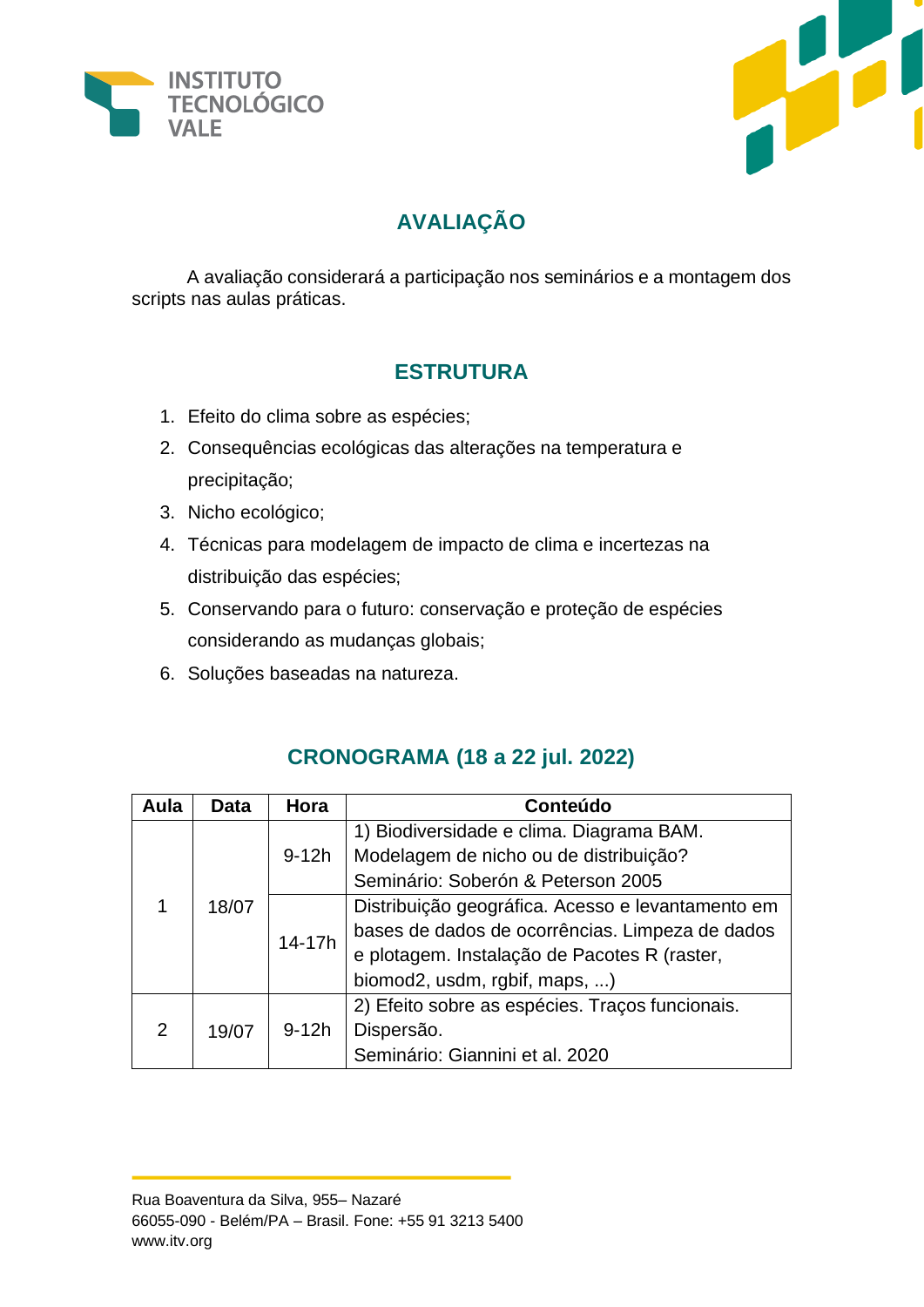



|            |        |                                                    | Camadas ambientais. Modelos GCM e cenários.     |
|------------|--------|----------------------------------------------------|-------------------------------------------------|
|            | 14-17h | Avaliação de colinearidade e Seleção de variáveis. |                                                 |
|            |        |                                                    | - Pacote raster R                               |
| 3<br>20/07 |        | $9-12h$                                            | 3) Impacto sobre serviços ecossistêmicos.       |
|            |        |                                                    | Implicações socioeconômicas.                    |
|            |        | Seminário: Xu et al. 2020                          |                                                 |
|            | 14-17h | Modelagem 1: Abordagem de modelagem                |                                                 |
|            |        |                                                    | multialgoritmos                                 |
| 21/07<br>4 |        | $9-12h$<br>14-17h                                  | 4) Florestas e desmatamento. Feedback positivo. |
|            |        |                                                    | Seminário: Staal et al. 2020                    |
|            |        |                                                    | Modelagem 2: Avaliação de modelos, projeções    |
|            |        |                                                    | para cenários e ensemble forecast               |
| 5          |        | $9-12h$                                            | 5) Soluções baseadas na natureza. Mitigação.    |
|            |        |                                                    | Restauração. Conectividade.                     |
|            | 22/07  |                                                    | Seminário: Miranda et al. 2021                  |
|            |        | 14-17h                                             | Modelagem 3: Comparação de cenários, plotagem   |
|            |        |                                                    | e interpretação.                                |

### **BIBLIOGRAFIA RECOMENDADA**

CARDINALE, B. J. *et al.* Biodiversity loss and its impact on humanity. **Nature**, v. 486, p. 59–67, 2012.

COSTA, W. F. *et al.* Bat diversity in Carajás National Forest (Eastern Amazon) and potential impacts on ecosystem services under climate change. **Biological Conservation**, v. 218, p. 200-210, 2018.

GIANNINI, T. C. *et al.* Desafios atuais da modelagem preditiva de distribuição de espécies. **Rodriguésia,** v. 63, p. 733-749, 2012.

GIANNINI, T. C. *et al.* Projected climate change threatens pollinators and crop production in Brazil. **PLoS ONE**, v. 12, n. 8, p. e0182274, 2017.

GIANNINI, T. C. *et al.* Climate change in the Eastern Amazon: crop-pollinator and occurrence-restricted bees are potentially more affected. **Regional Environmental Change**, v. 20, n. 9, 2020.

Rua Boaventura da Silva, 955– Nazaré 66055-090 - Belém/PA – Brasil. Fone: +55 91 3213 5400 www.itv.org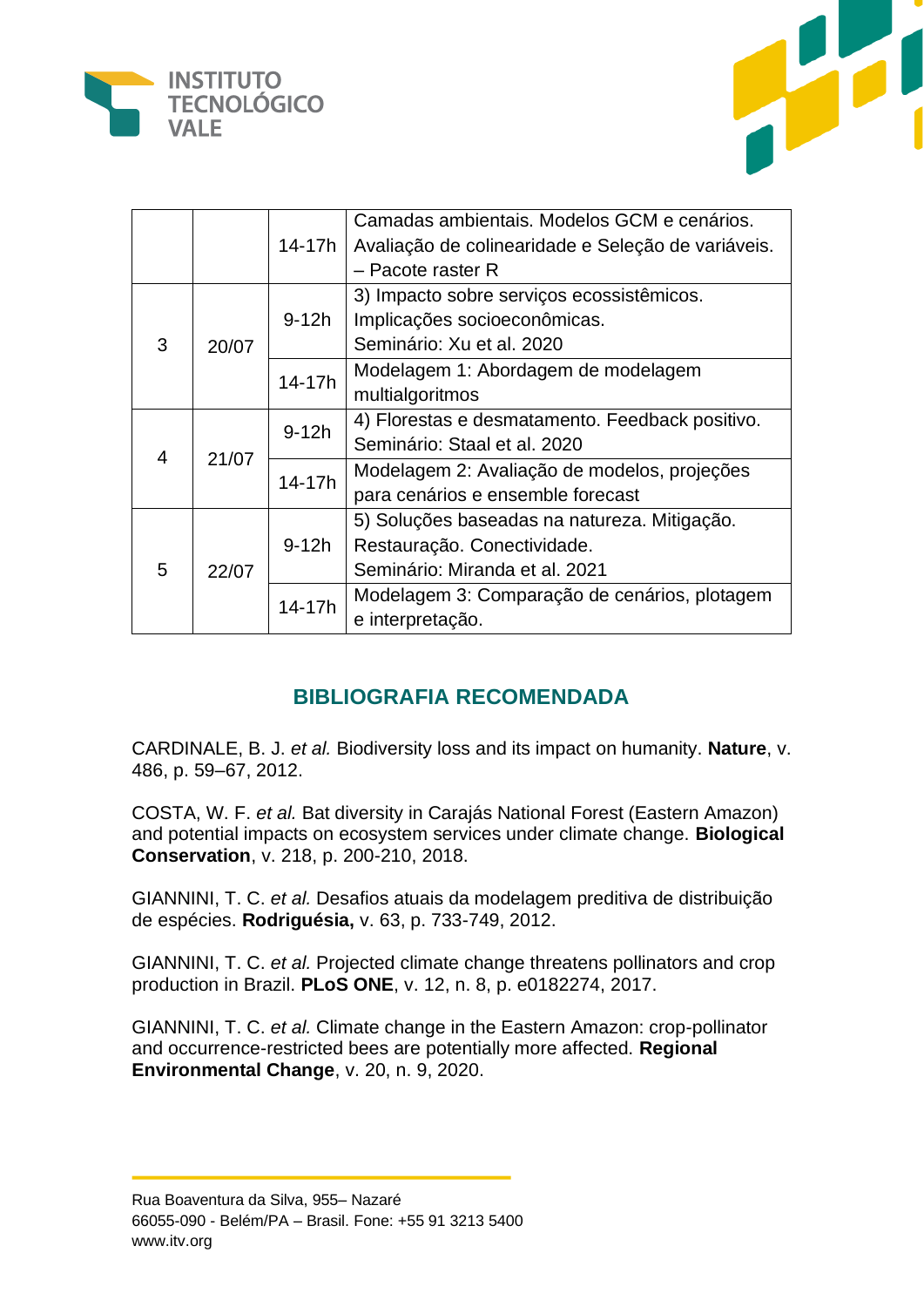



GOMES, V. H. F. *et al.* Amazonian tree species threatened by deforestation and climate change. **Nature Climate Change**, v. 9, p. 547-553, 2021.

LAURANCE, W. F.; WILLIAMSON, G. B. Positive Feedbacks among Forest Fragmentation, Drought, and Climate Change in the Amazon. **Conservation Biology,** v. 15, p. 1529-1535, 2001.

MALHI, Y. *et al*. Climate Change, Deforestation, and the Fate of the Amazon. **Science**, v. 319, p. 169-172, 2008.

MALHI, Y. *et al.* Exploring the likelihood and mechanism of a climate-changeinduced dieback of the Amazon rainforest. **PNAS**, v. 106, p. 20610-20615, 2009.

MIRANDA, L. S. *et al*. Climate change impact on ecosystem functions provided by birds in southeastern Amazonia. **PLoS ONE**, v. 14, n. 4, p. e0215229, 2019.

MIRANDA, L. S. *et al*. Combining connectivity and species distribution modeling to define conservation and restoration priorities for multiple species: A case study in the eastern Amazon. **Conservation Biology,** v. 257, p. 109148, 2021.

NOBRE, C. A. *et al.* Land-use and climate change risks in the Amazon and the need of a novel sustainable development paradigm. **PNAS,** v. 113, p. 10759- 10768, 2016.

PETERSON, A. T.; SOBERON, J. Integrating fundamental concepts of ecology, biogeography, and sampling into effective ecological niche modeling and species distribution modeling. **New T. in Biod. Info. Plant Biosystems**, v.146, p. 789-796, 2012.

PETERSON, A. T. *et al.* **Ecological Niches and Geographic Distributions**. [S./.]: Princeton University Press, 2011. DOI 10.23943/princeton/9780691136868.001.0001

SEDDON, N. *et al*. Understanding the value and limits of nature-based solutions to climate change and other global challenges. **Philosophical Transactions B**, v. 375, p. 20190120, 2020.

SEDDON, N. *et al.* Getting the message right on nature-based solutions to climate change. **Global Change Biology**, v. 27, p. 1518-1546, 2021.